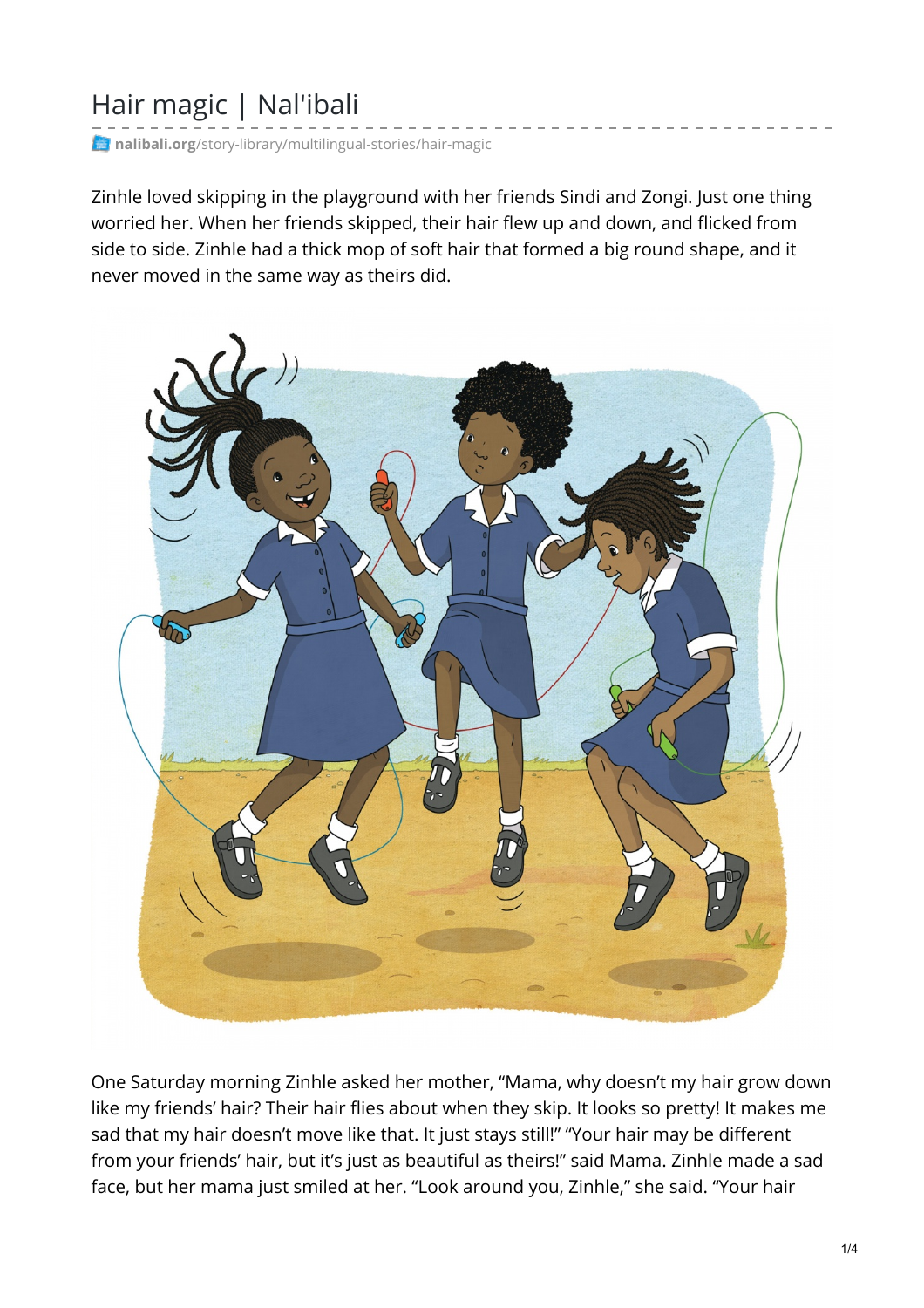grows from the roots up, like the trees and plants. It's also round and big, just like the earth we live on. You can play around with it too and make beautiful patterns and shapes in it. Your hair is magical – and that is special!"

These words made Zinhle happy. She ran outside to tell her friends about her magical hair. But when she told Zongi and Sindi what Mama had said, they just looked at each other, and burst out laughing. "How can hair be magic?" asked Zongi. "Ha-ha-ha!" laughed Sindi. "Don't joke like that, Zinhle! Magic? Never!" Zinhle's eyes filled with tears, but she didn't cry. She didn't want Zongi and Sindi to laugh at her again. Just then, the girls saw Gogo waving to them. She was standing in her doorway nearby.

"Look, Gogo's calling us," said Zinhle.

The three children loved helping Gogo. She told them lots of stories and gave them dried fruit every time they visited her. So Zinhle, Zongi and Sindi hurried to find out why Gogo was calling them. "I'm not well today," said Gogo. "I want to send you to kwaNtuli to get some medicine." The children were sad to hear that Gogo wasn't well and agreed to go and get her some medicine.

"I'll draw you a map so you won't get lost," said Gogo. "The map will lead you to Baba Ntuli's place, and he'll give you some herbs." Then Gogo went inside to find paper and a pencil to draw the map. She looked in her drawer, but she couldn't find any paper. "I'll have to make another plan," she said. She looked carefully at each of the girls. Then she said, "Zinhle, you have very beautiful hair. It looks strong. I will braid cornrows to make a map in your hair. The map will help you get to kwaNtuli." Gogo sat on her favourite red chair, and Zinhle sat on the mat in front of her. Gogo braided Zinhle's hair. The other girls watched eagerly. As Gogo combed and braided different patterns, Zongi and Sindi were amazed by the length of Zinhle's hair.

"Wow! Your mama is right," said Sindi. "Your hair really IS magical! It looks so short, but it's longer than you think!" "It's true," said Zongi. "It's a big surprise!"

Zinhle smiled at them happily. When Gogo had finished braiding Zinhle's hair, the cornrows looked just like a map to guide the children to kwaNtuli! As they walked along the narrow paths through the veld, Zongi and Sindi often stopped and studied Zinhle's hair to make sure that they were still going in the right direction. While they walked, they sang a song they had made up:

"Gogo's not well, Gogo's not well. We're going to kwaNtuli, we're going to fetch herbs – herbs to make Gogo well!" The children finally arrived at kwaNtuli. There Baba Ntuli gave them two packets of herbs for Gogo. On their way home the girls again used Zinhle's cornrow map to guide them. When they arrived safely at Gogo's house, they gave her the medicine. The next morning, Zinhle, Zongi and Sindi went to Gogo's house to see if she was better. When they arrived, they found her watering her garden.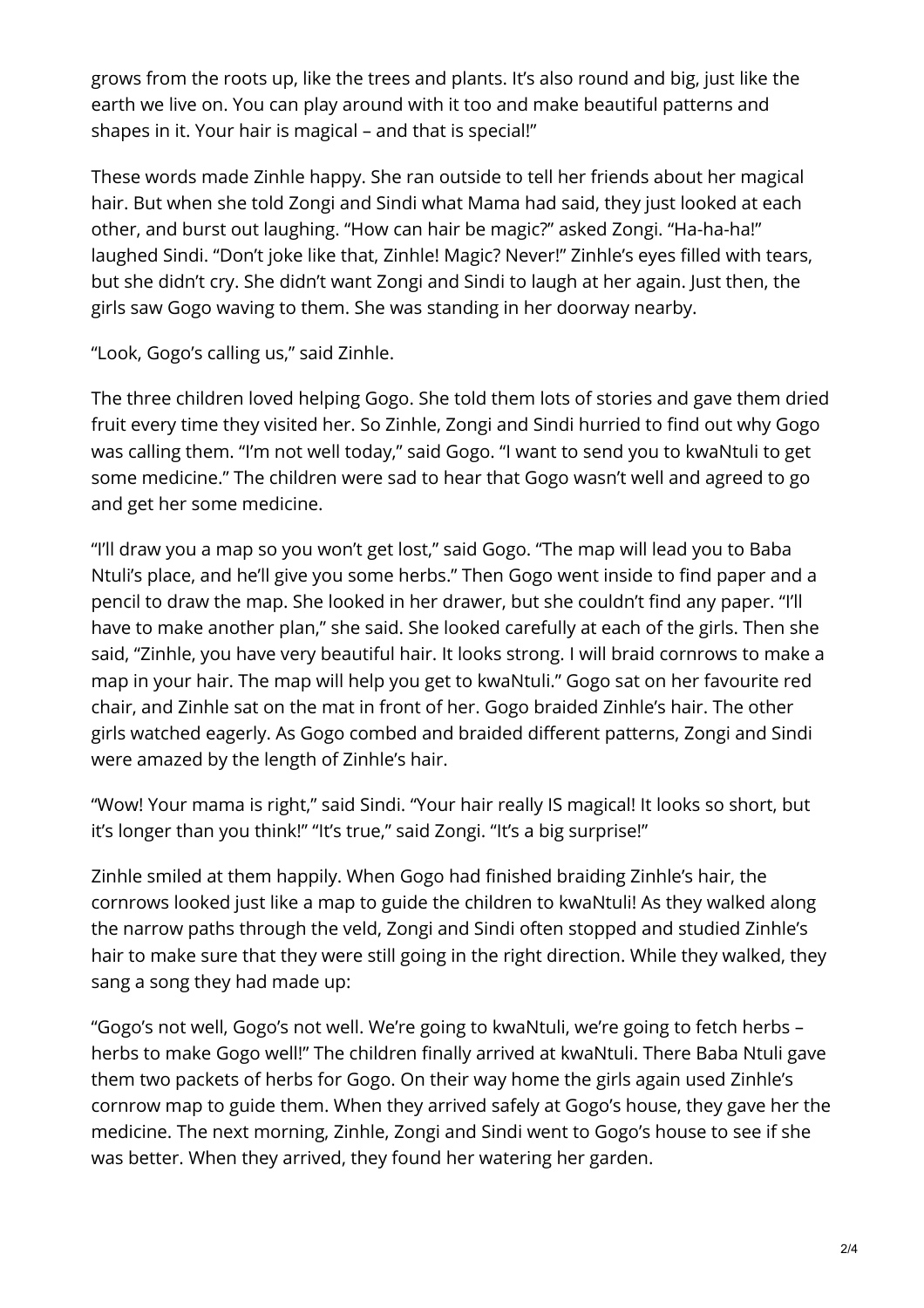

"Good morning, my children," said Gogo with a big smile. "I'm feeling much stronger today, all thanks to you!" The girls were happy to hear that they had helped Gogo, but they were thinking about something else too. "Gogo, would you please braid my hair the same way you did Zinhle's hair?" asked Sindi.

"Mine too, please!" said Zongi. "Of course," said Gogo. "Come inside."